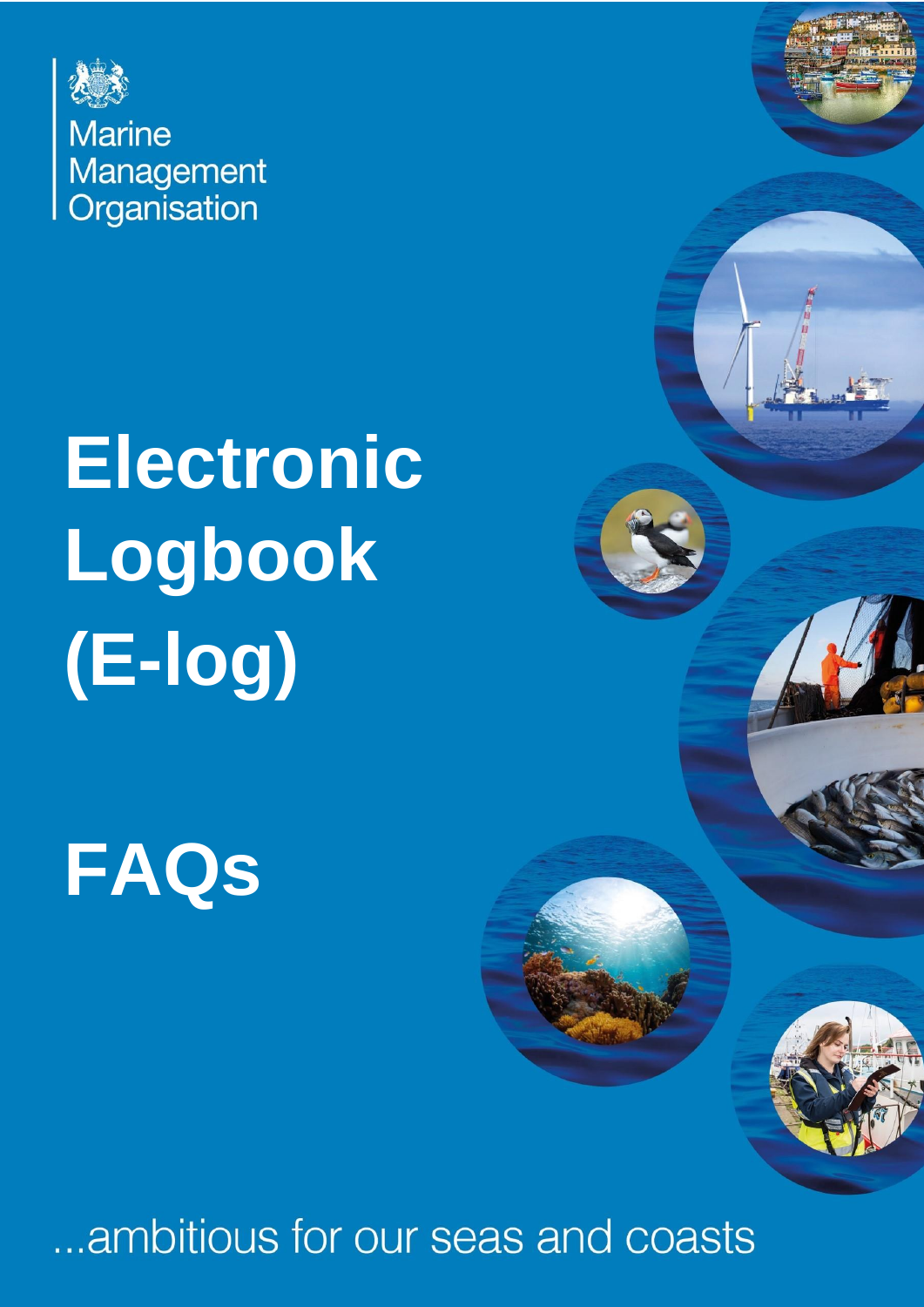

# **For e-log technical support or guidance, please contact your e-log provider**

# 1. What is an e-log?

The electronic logbook (e-log), is where the master of a fishing vessel keeps a record of all fishing operations, including landing declarations. The e-log should capture data on fishing activity for a vessel by trip, and for each day of activity within a trip. This includes details of the catch by species and quantity as well as information on how and where the fish were caught. Each trip requires a landing declaration which provides information on the weight and presentation of fish landed by species.

# 2. Who is responsible for completing and submitting e-logs and landing declarations?

It is the responsibility of both the owner and the master in charge of the fishing vessel at the time of any one trip, to ensure that an accurate logbook is completed for that trip. It is also the responsibility of both the owner and master to ensure that an accurate landing declaration is completed and submitted to the MMO for each trip.

#### 3. When should an e-log be completed and submitted to the MMO?

An e-log should be completed for each trip undertaken by a commercially registered fishing vessel at the point of departure (DEP), up to and including the return to port (RTP). The logbook should be kept up to date throughout the trip and submitted each time it is brought up to date.

The landing declaration should be completed following the landing of your catch, when you have accurate weights for each species landed. The landing declaration must be submitted to the MMO within 24 hours of landing.

#### 4. What information should be contained in an e-log?

For all English fishing vessels conducting fishing trips in UK waters, the following information should be recorded:

- Departure from port (DEP)
- Fishing activity report (FAR)
- Discards (DIS)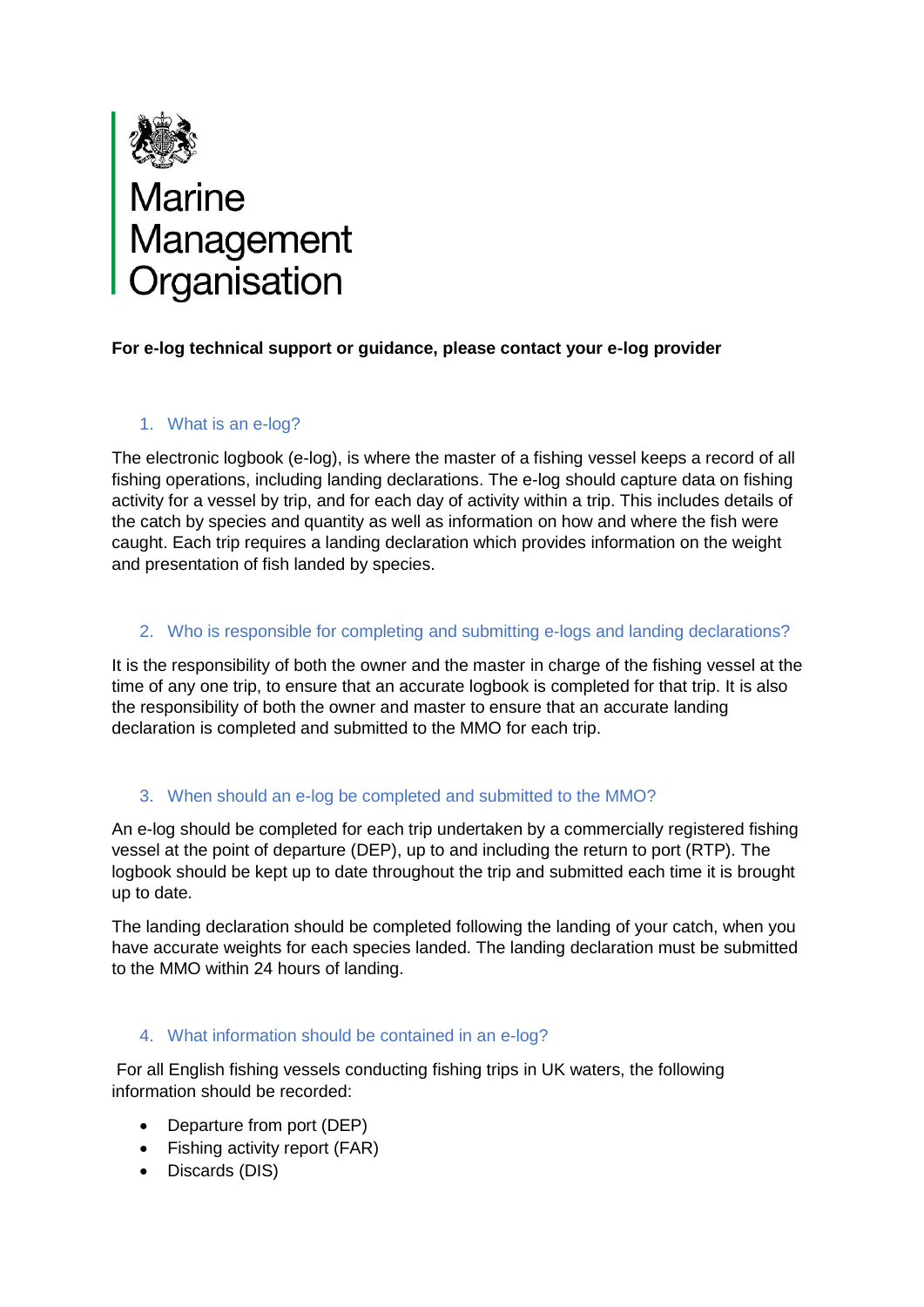- Catch on entry (COE) and catch on exit (COX) if applicable
- Prior notification of arrival (PNO) if applicable
- End of fishing report (EOF)
- Return to port (RTP)
- Landing declaration (LAN)

Further details on what data is required as well as how and when to complete this can be found on our website by following this link: [ELSS report guidance](https://www.gov.uk/government/publications/how-to-report-fishing-activities-using-an-electronic-logbook-software-system/elss-reports)

#### 5. Fishing outside of UK waters

Some English vessels operate outside of UK waters – e.g. in Regional Fisheries Management Organisation (RFMO) areas such as Northwest Atlantic Fisheries Organisation (NAFO), or North-East Atlantic Fisheries Commission (NEAFC) or waters of a third country like Norway. When fishing in these areas, there may be additional e-log reporting requirements and you should make sure you are aware of these prior to conducting fishing activity. Further information on this can be found on the Europa website here: [https://ec.europa.eu/fisheries/cfp/international/rfmo\\_en](https://ec.europa.eu/fisheries/cfp/international/rfmo_en)

# 6. What should I do if I make an error when completing my e-log?

If you realise you made an error whilst still at sea on the same trip, you can send a correction. Simply amend the entry and re-send it – your e-log will log this as a 'correction' message. You can only send corrections during the trip. Once EOF has been sent, you will no longer be able to correct previous messages.

If you realise you made an error after a trip has ended, contact your local MMO office with details.

# 7. What information should be contained in a landing declaration?

The landing declaration must contain information on the landing operation (date, time and location) and details of all species landed (weight, presentation, state) including species not sold.

The landing declaration can be submitted by the master of the vessel or his representative. In addition, the landing declaration does not have to be submitted through the e-log, it can be submitted via the [Fishhub.](https://fishhub.cefas.co.uk/) To set up an account for the Fishhub, please contact your local MMO office.

Landing declarations must be submitted to the MMO no later than **24 hours** after the landing operation took place.

# 8. How is the information I submit in an e-log and landing declaration used?

The data you provide gives MMO the evidence needed to make the right decisions for the future sustainability of fish stocks and the seafood industry. This includes quota management, conservation measures and awarding grant funding. It now has additional